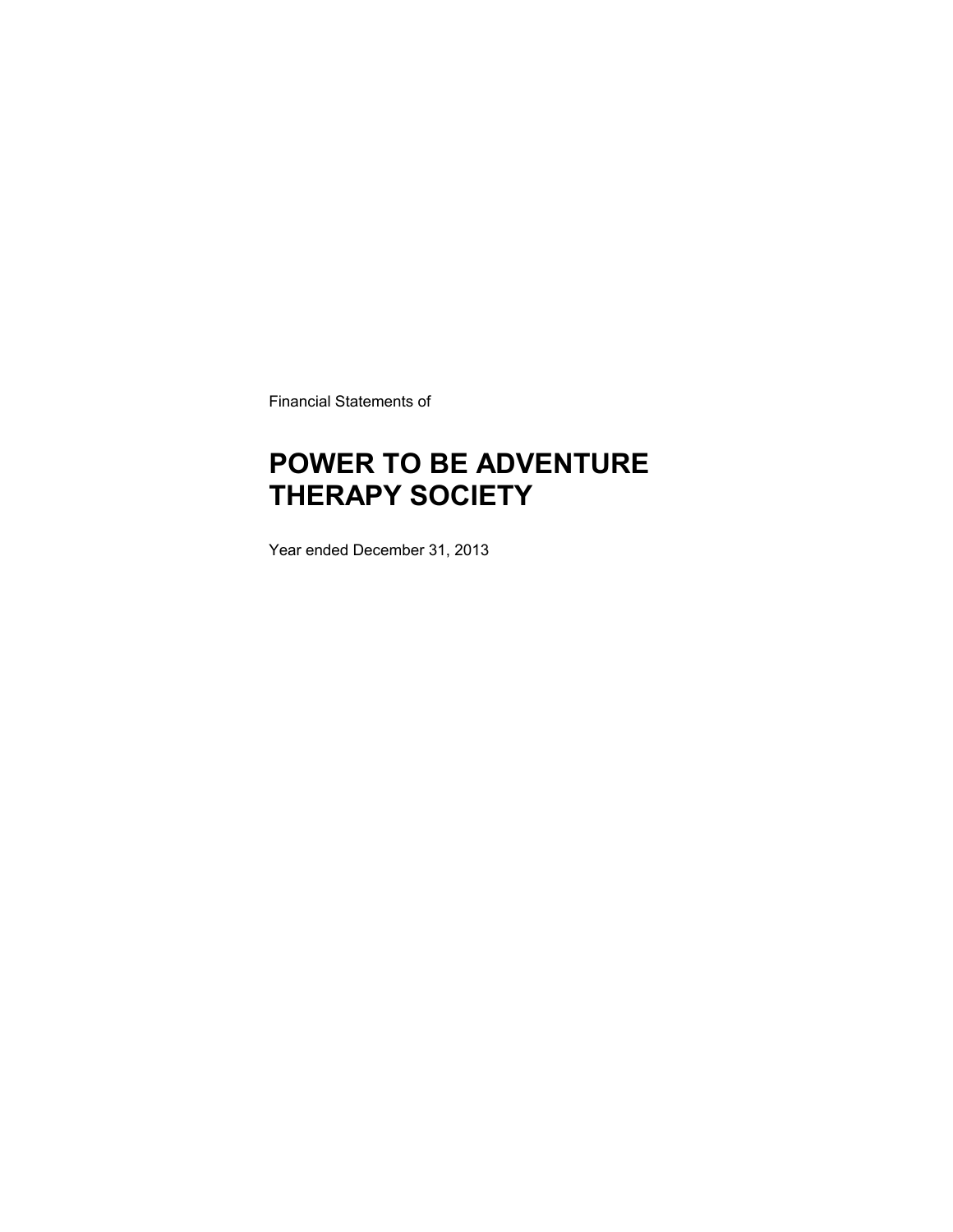

**KPMG LLP** Telephone (250) 480-3500 **Chartered Accountants** Fax (250) 480-3539 St. Andrew's Square II and the state of the linternet www.kpmg.ca 800-730 View Street Victoria BC V8W 3Y7 Canada

### **INDEPENDENT AUDITORS' REPORT**

*To the Members of Power To Be Adventure Therapy Society*

### **Report on the Financial Statement**s

We have audited the accompanying financial statements of Power To Be Adventure Therapy Society, which comprise the statement of financial position as at December 31, 2013, the statements of operations, changes in net assets and cash flows for the year then ended, and notes, comprising a summary of significant accounting policies and other explanatory information.

#### *Management's Responsibility for the Financial Statements*

Management is responsible for the preparation and fair presentation of these financial statements in accordance with Canadian accounting standards for not-for-profit organizations, and for such internal control as management determines is necessary to enable the preparation of financial statements that are free from material misstatement, whether due to fraud or error.

#### *Auditors' Responsibility*

Our responsibility is to express an opinion on these financial statements based on our audit. We conducted our audit in accordance with Canadian generally accepted auditing standards. Those standards require that we comply with ethical requirements and plan and perform the audit to obtain reasonable assurance about whether the financial statements are free from material misstatement.

An audit involves performing procedures to obtain audit evidence about the amounts and disclosures in the financial statements. The procedures selected depend on our judgment, including the assessment of the risks of material misstatement of the financial statements, whether due to fraud or error. In making those risk assessments, we consider internal control relevant to the entity's preparation and fair presentation of the financial statements in order to design audit procedures that are appropriate in the circumstances, but not for the purpose of expressing an opinion on the effectiveness of the entity's internal control. An audit also includes evaluating the appropriateness of accounting policies used and the reasonableness of accounting estimates made by management, as well as evaluating the overall presentation of the financial statements.

We believe that the audit evidence we have obtained is sufficient and appropriate to provide a basis for our audit opinion.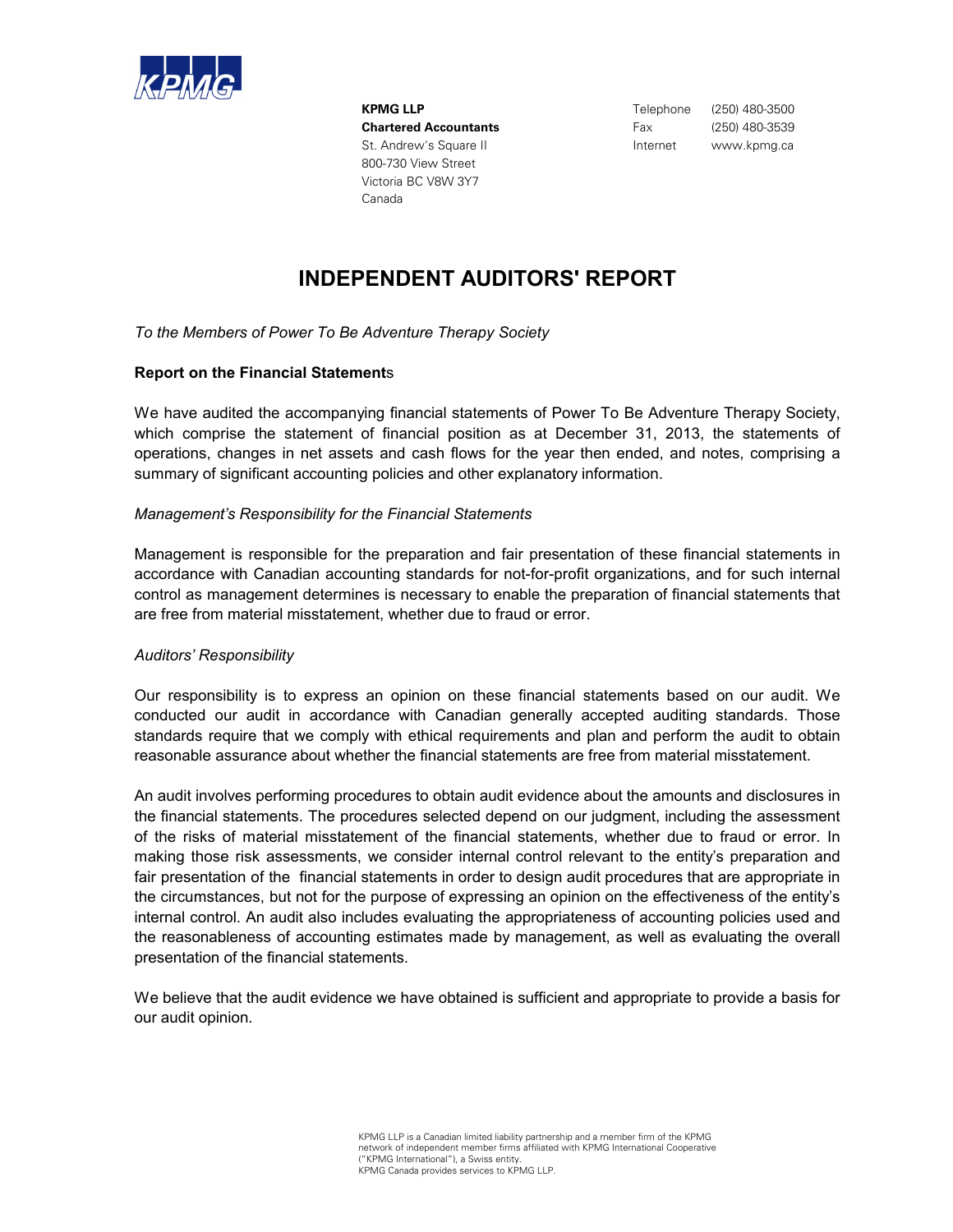

*Power to Be Adventure Therapy Society Page 2*

### *Opinion*

In our opinion, the financial statements present fairly, in all material respects, the financial position of Power To Be Adventure Therapy Society as at December 31, 2013, and its results of operations and its cash flows for the year then ended in accordance with Canadian accounting standards for not-forprofit organizations.

### *Comparative Information*

The financial statements of Power To Be Adventure Therapy Society as at and for the year ended December 31, 2012 are unaudited. Accordingly, we do not express an opinion on them.

These financial statements, however, were reviewed by other accountants and their report thereon, dated May 14, 2013 stated that nothing came to their attention that caused them to believe the financial statements were not presented fairly, in all material respects, in accordance with Canadian accounting standards for not-for-profit organizations. However, a review is substantially less in scope than an audit and does not provide a basis for the expression of an opinion on these financial statements taken as a whole.

#### **Report on Other Legal and Regulatory Requirements**

As required by the Society Act (British Columbia), we report that, in our opinion, the accounting principles in the Canadian accounting standards for not-for-profit organizations have been applied on a consistent basis.

 $KPMG$  11P

Chartered Accountants

May 12, 2014 Victoria, Canada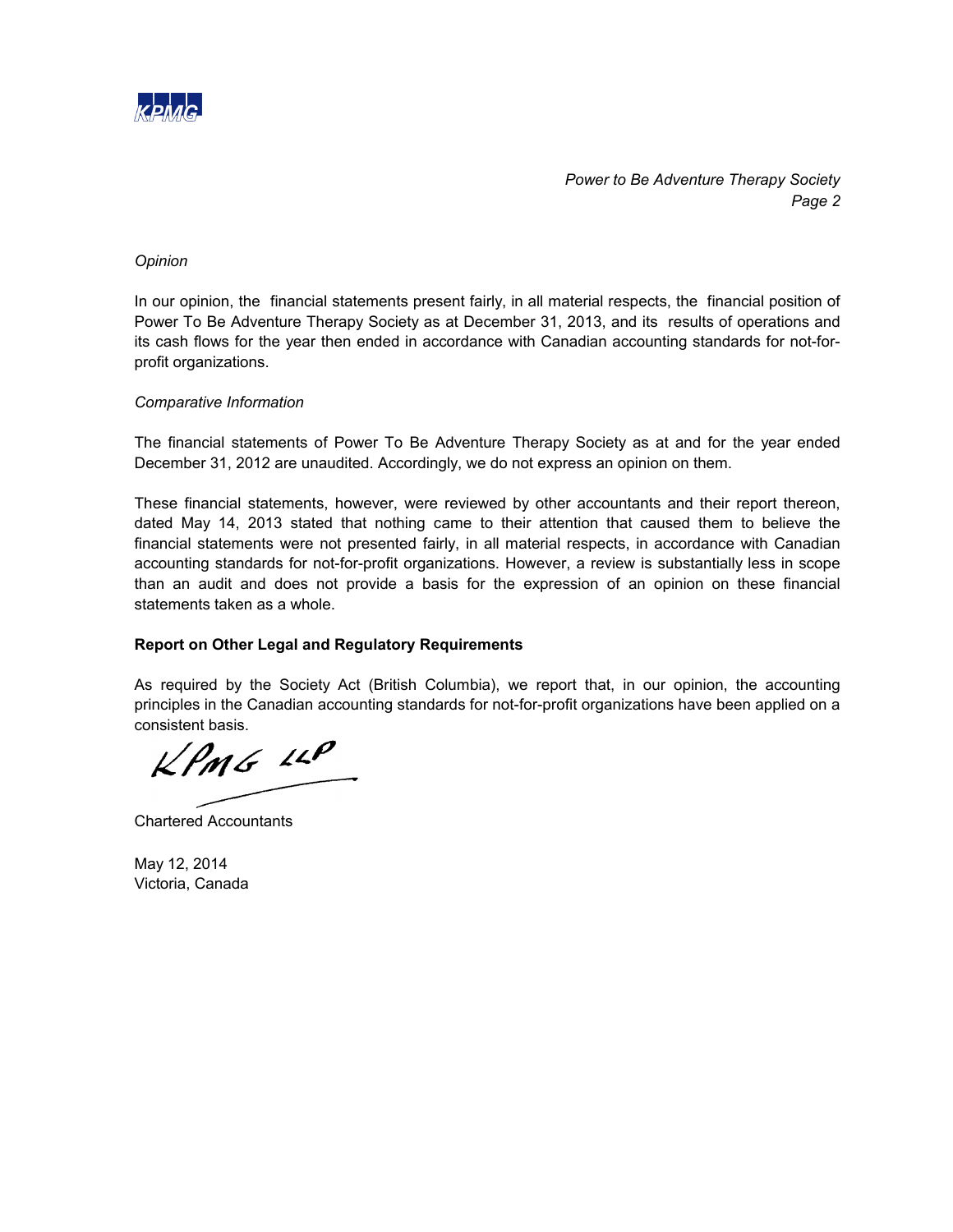Financial Statements

Year ended December 31, 2013

### Financial Statements

| <b>Statement of Financial Position</b> |                |
|----------------------------------------|----------------|
| <b>Statements of Operations</b>        | 2              |
| Statements of Changes in Net Assets    | 3              |
| <b>Statements of Cash Flows</b>        | $\overline{4}$ |
| <b>Notes to Financial Statements</b>   | 5              |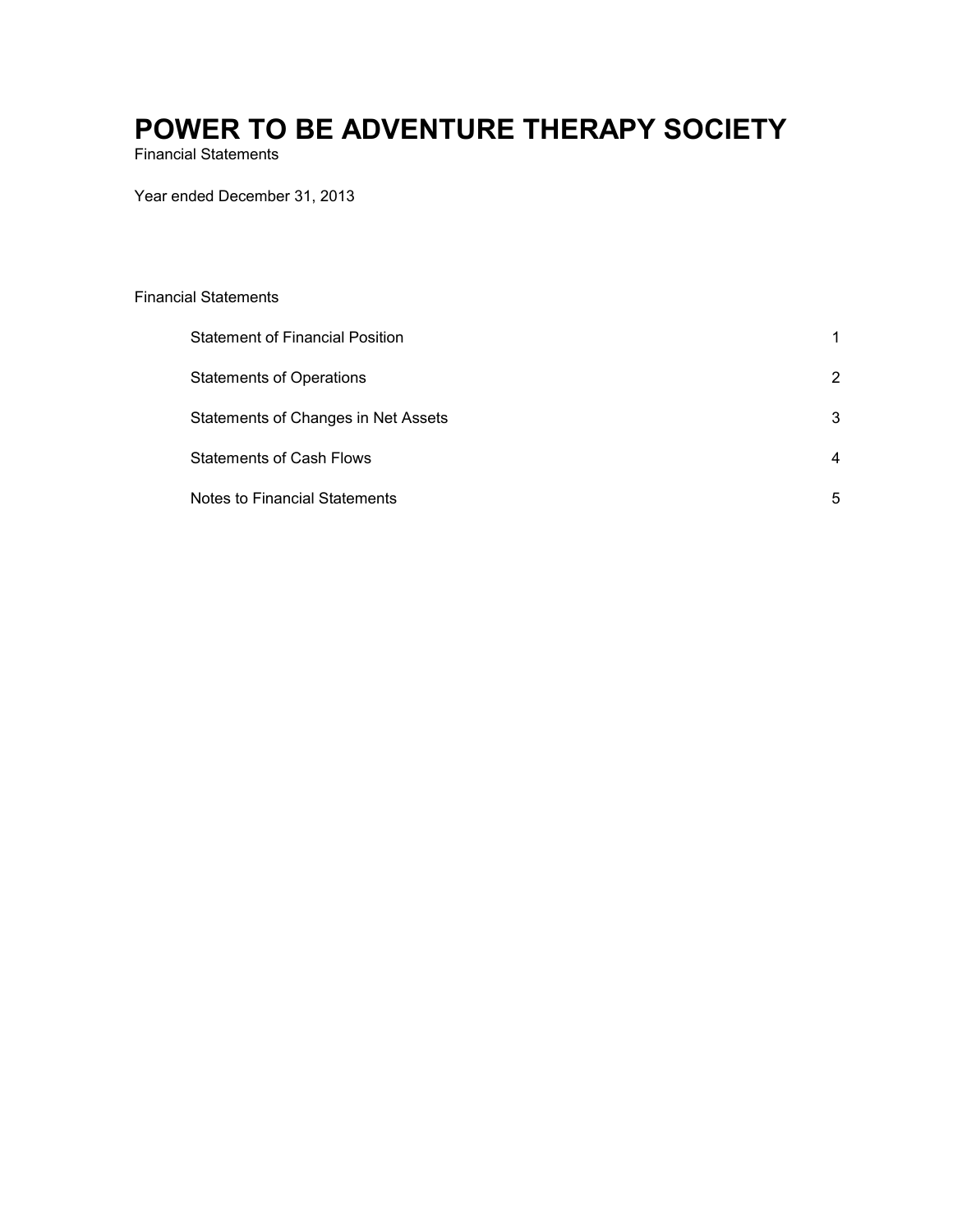Statement of Financial Position

December 31, 2013, with comparative information for 2012

|                                                           | 2013          | 2012          |
|-----------------------------------------------------------|---------------|---------------|
|                                                           |               | (unaudited)   |
| <b>Assets</b>                                             |               |               |
| Current assets:                                           |               |               |
| Cash                                                      | \$<br>185,771 | \$<br>131,204 |
| Accounts receivable                                       | 599           | 499           |
| Due from government agencies                              | 6,116         | 9,810         |
| Prepaid expenses                                          | 11,193        | 15,908        |
|                                                           | 203,679       | 157,421       |
| Cash restricted for operating reserve (note 7)            | 157,409       | 125,000       |
| Investments (note 2)                                      | 2,044         | 1,837         |
| Capital assets (note 3)                                   | 129,281       | 143,858       |
|                                                           | \$<br>492,413 | \$<br>428,116 |
|                                                           |               |               |
| <b>Liabilities and Net Assets</b>                         |               |               |
| <b>Current liabilities:</b>                               |               |               |
| Accounts payable and accrued liabilities                  | \$<br>17,490  | \$<br>10,135  |
| Due to government agencies                                | 3,530         | 5,401         |
| Deferred contributions related to operations (note 5)     | 27,500        | 23,120        |
|                                                           | 48,520        | 38,656        |
| Deferred contributions related to capital assets (note 6) | 41,842        | 38,182        |
|                                                           | 90,362        | 76,838        |
| Net assets:                                               |               |               |
| Invested in capital assets                                | 87,439        | 105,676       |
| Internally restricted for operating reserve (note 7)      | 157,409       | 155,000       |
| Unrestricted                                              | 157,203       | 90,602        |
|                                                           | 402,051       | 351,278       |
| Commitments (note 10)                                     |               |               |
|                                                           | \$<br>492,413 | \$<br>428,116 |

Approved on behalf of the Board of Directors  $\boldsymbol{\mathcal{D}}$ Director Director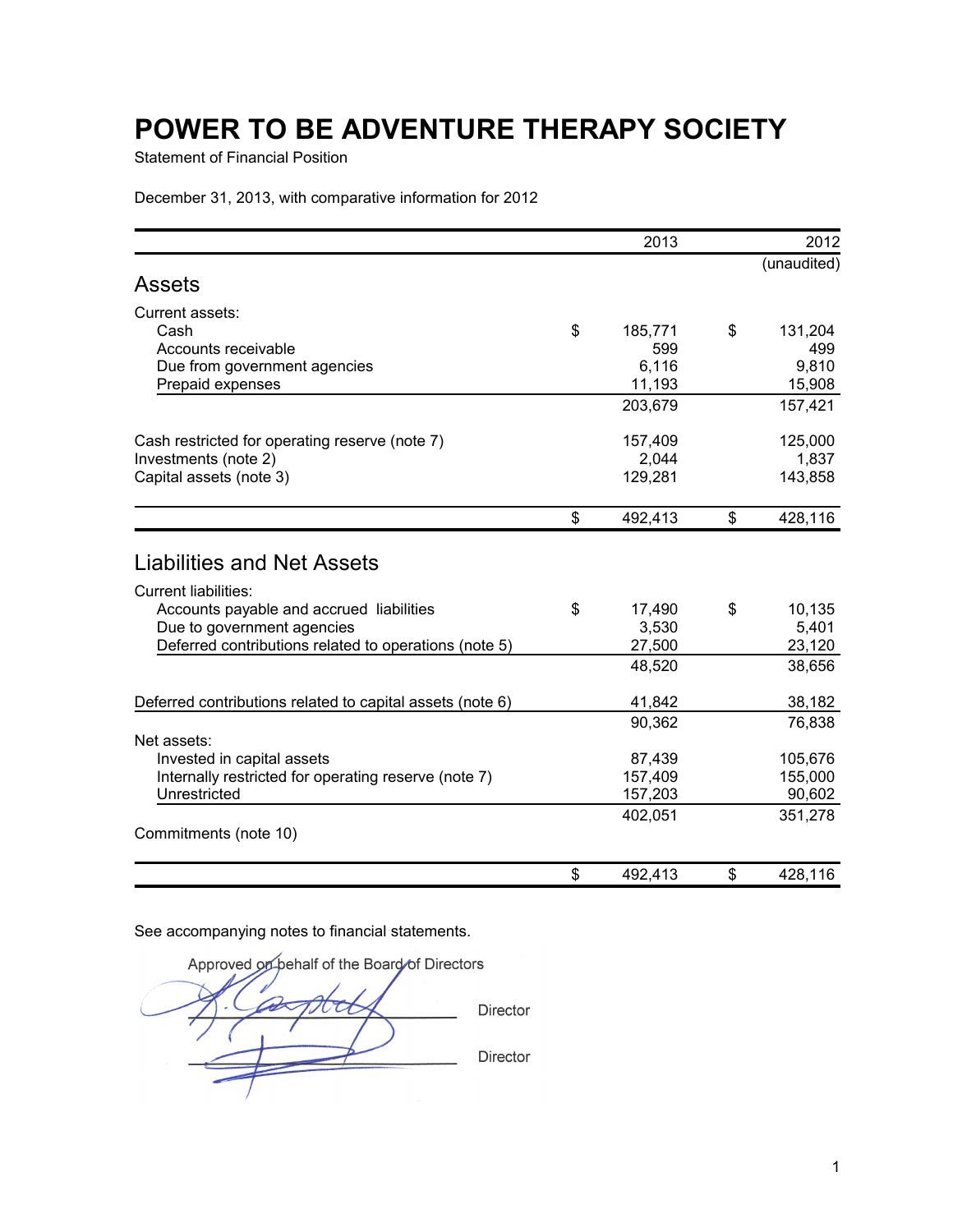Statement of Operations

Year ended December 31, 2013, with comparative information for 2012

|                                        | 2013            | 2012            |
|----------------------------------------|-----------------|-----------------|
|                                        |                 | (unaudited)     |
| Revenue:                               |                 |                 |
| Fundraising                            | \$<br>1,533,461 | \$<br>1,375,163 |
| Program fees                           | 28,224          | 28,210          |
| Government funding                     | 12,594          | 21,104          |
| Amortization of deferred contributions | 10,460          | 9,545           |
| Interest                               | 1,540           | 1,549           |
|                                        | 1,586,279       | 1,435,571       |
| Expenses: (note 8)                     |                 |                 |
| Program costs                          | 1,015,801       | 866,680         |
| Fundraising                            | 418,462         | 383,675         |
| General and administrative             | 65,492          | 88,116          |
| Amortization of capital assets         | 32,680          | 36,414          |
| Loss on sale of capital assets         | 3,071           | 222             |
|                                        | 1,535,506       | 1,375,107       |
|                                        |                 |                 |
| Excess of revenue over expenses        | \$<br>50,773    | \$<br>60,464    |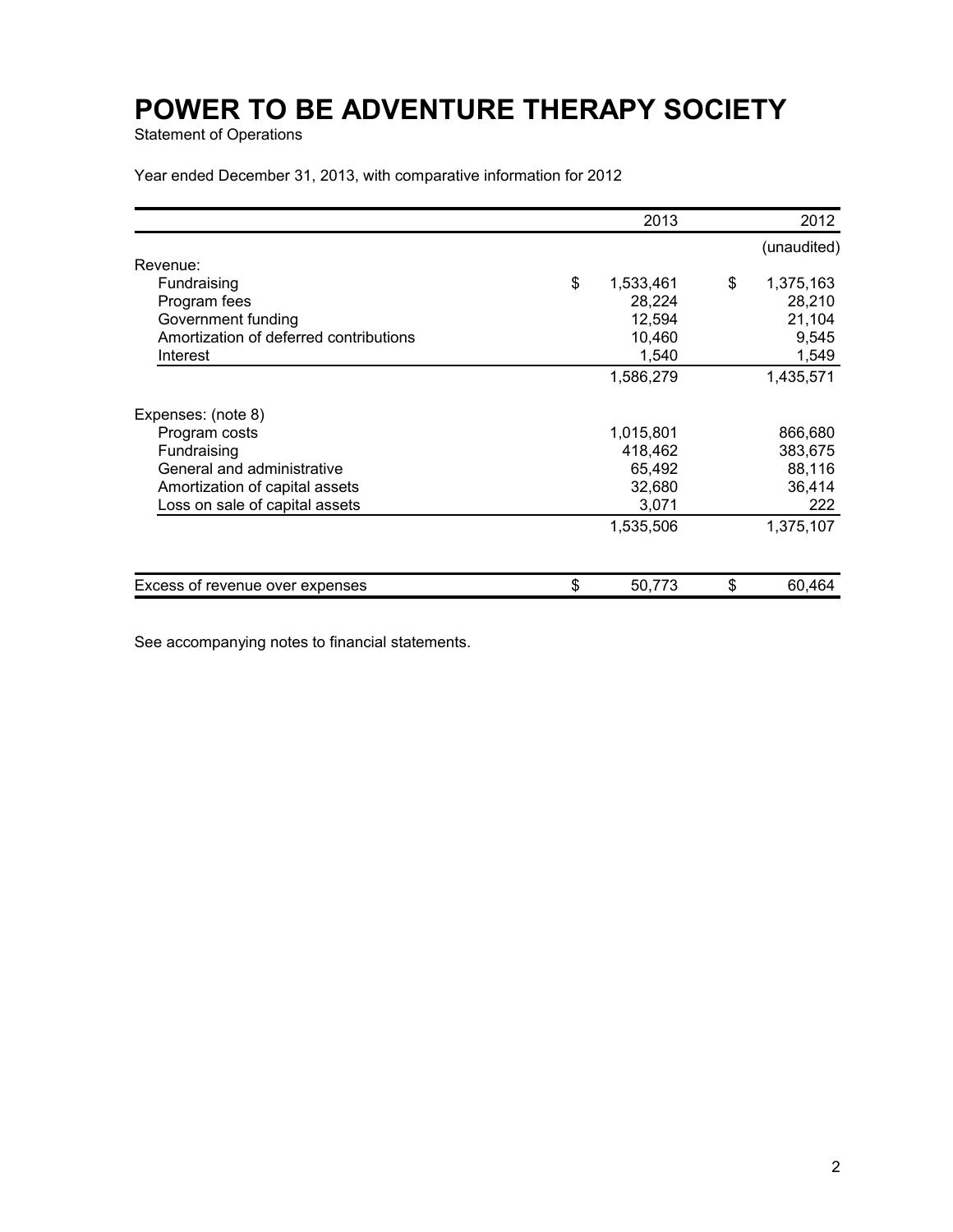Statement of Changes in Net Assets

Year ended December 31, 2013, with comparative information for 2012

|                                                 | Invested in<br>capital assets | Internally<br>restricted<br>for operating<br>reserve | Unrestricted  |    | 2013<br>Total |   | 2012<br>Total |
|-------------------------------------------------|-------------------------------|------------------------------------------------------|---------------|----|---------------|---|---------------|
|                                                 |                               |                                                      |               |    |               |   | (unaudited)   |
| Net assets, beginning of year                   | \$<br>105,676                 | \$<br>155.000                                        | \$<br>90.602  | \$ | 351,278       | S | 290,814       |
| Excess (deficiency) of<br>revenue over expenses | (25, 291)                     | 2,409                                                | 73.655        |    | 50,773        |   | 60,464        |
| Investment in capital assets                    | 7,054                         | -                                                    | (7.054)       |    | -             |   |               |
| Net assets, end of year                         | \$<br>87,439                  | \$<br>157,409                                        | \$<br>157,203 | S  | 402.051       | S | 351,278       |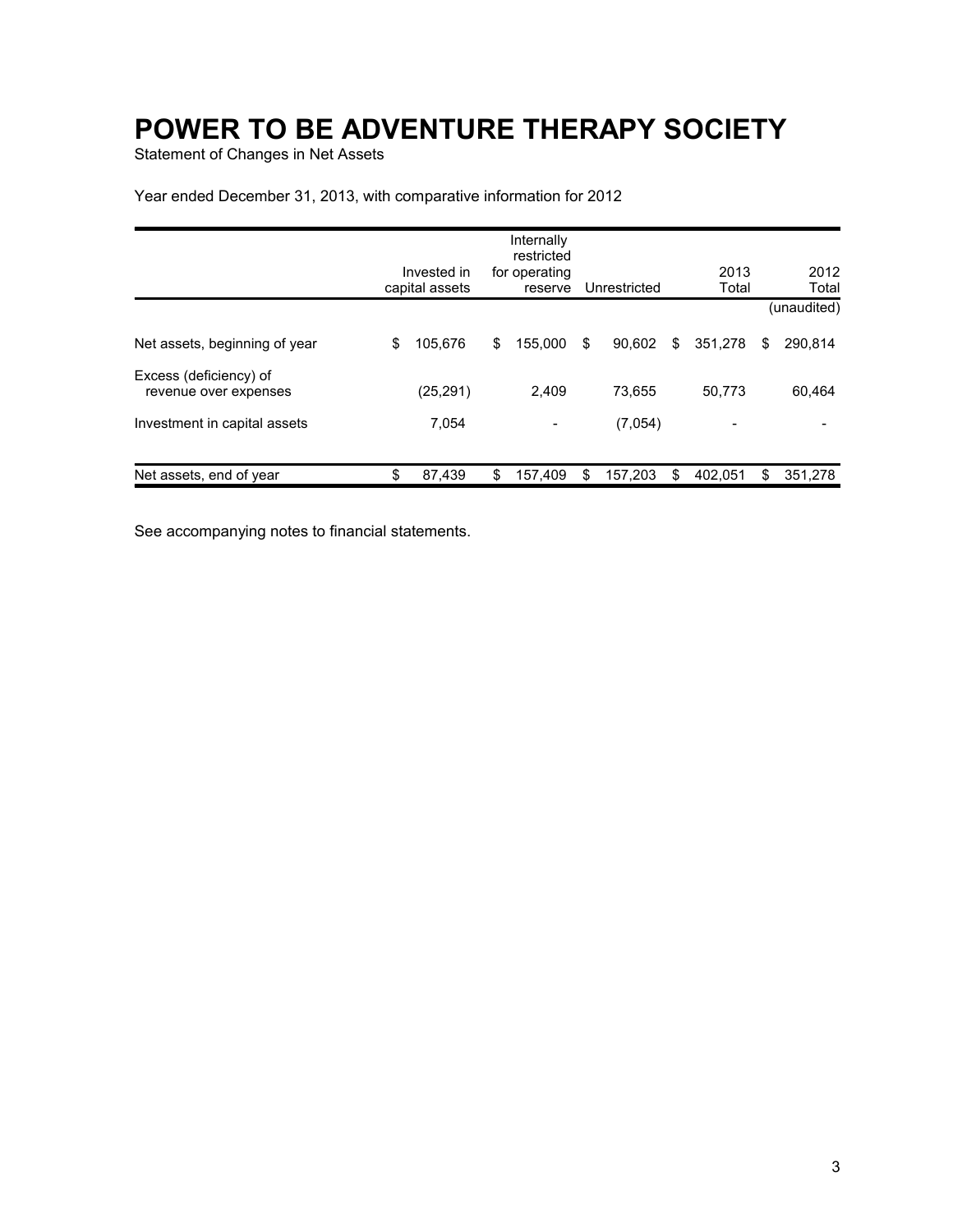Statement of Cash Flows

Year ended December 31, 2013, with comparative information for 2012

|                                                   | 2013          | 2012          |
|---------------------------------------------------|---------------|---------------|
|                                                   |               | (unaudited)   |
| Cash provided by (used in):                       |               |               |
| Operations:                                       |               |               |
| Excess of revenue over expenses                   | \$<br>50,773  | \$<br>60,464  |
| Items not involving cash:                         |               |               |
| Amortization of capital assets                    | 32,680        | 36,414        |
| Amortization of deferred capital contributions    | (10, 460)     | (9, 545)      |
| Loss on disposal of capital assets                | 3,071         | 222           |
| Non-cash donations                                |               | (1,200)       |
| Patronage allocation on cooperative purchases     | (186)         | (1,052)       |
| Recognition of deferred contributions related to  |               |               |
| operations                                        | (10,000)      |               |
| Changes in non-cash operating working capital:    |               |               |
| Accounts receivable                               | (100)         | (499)         |
| Due from government agencies                      | 3,694         | 4,047         |
| Prepaid expenses                                  | 4,715         | (4, 714)      |
| Accounts payable and accrued liabilities          | 7,355         | (7, 753)      |
| Due to government agencies                        | (1,871)       | 5,401         |
| Deferred contributions related to operations      | 17,500        | 23,120        |
|                                                   | 31,293        | 19,602        |
|                                                   | 97,171        | 104,905       |
| Investing:                                        |               |               |
| Purchases of capital assets                       | (21, 174)     | (17, 225)     |
| Proceeds from sale of capital assets              |               | 3,700         |
| Investment in cooperatives                        | (21)          | 189           |
|                                                   | (21, 195)     | (13, 336)     |
| Financing:                                        |               |               |
| Increase in restricted cash for operating reserve | (32, 409)     | (125,000)     |
| Increase in deferred capital contributions        | 11,000        | 8,873         |
|                                                   | (21, 409)     | (116, 127)    |
| Increase (decrease) in cash                       | 54,567        | (24, 558)     |
| Cash, beginning of year                           | 131,204       | 155,762       |
| Cash, end of year                                 | \$<br>185,771 | \$<br>131,204 |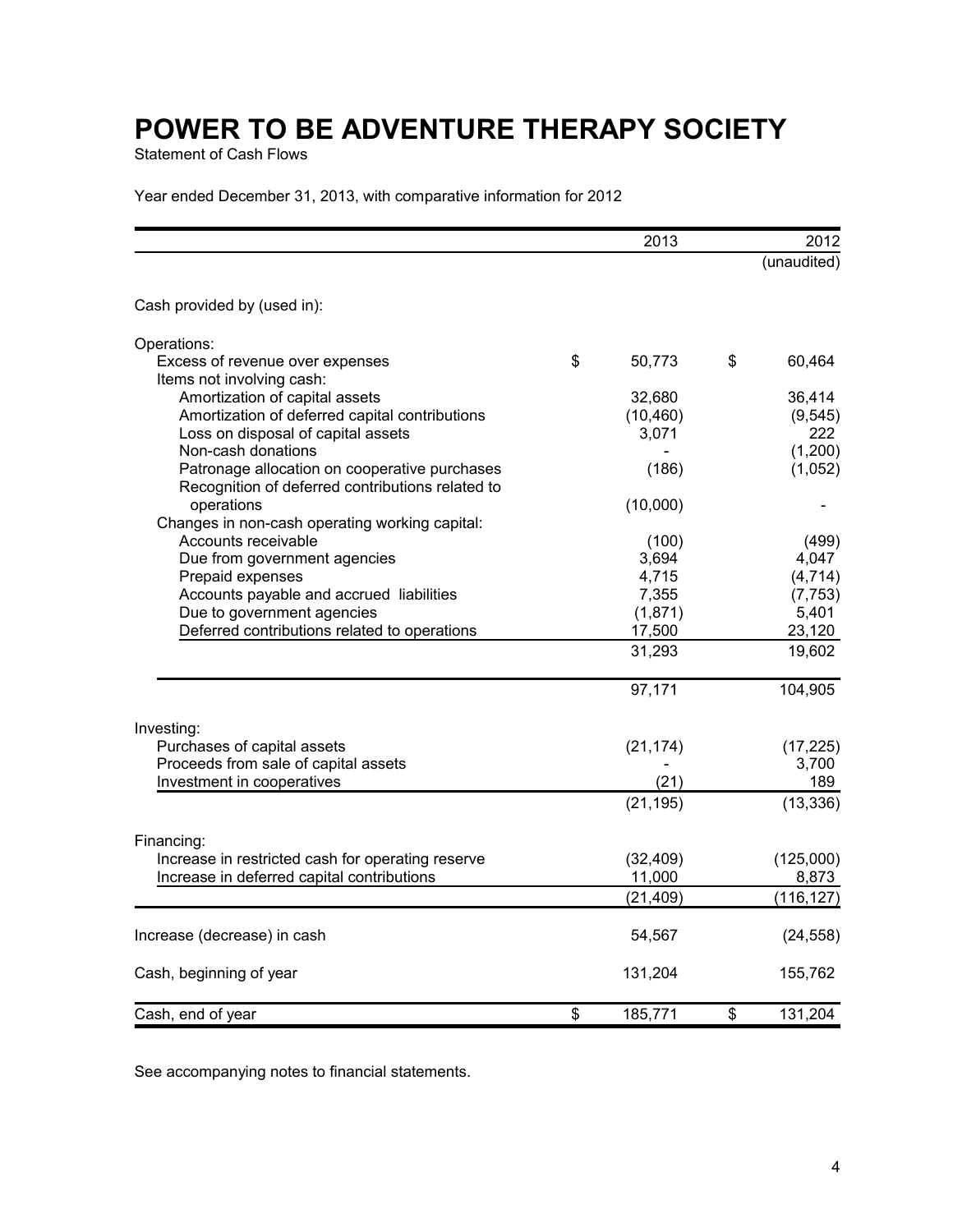Notes to Financial Statements

Year ended December 31, 2013

Power To Be Adventure Therapy Society ("Power To Be") inspires youth and families in need of support to discover their limitless abilities through nature-based programs. The Power To Be Adaptive Recreation program is a positive response to the community need for inclusive, nature-based recreation activities for people living with a barrier or disability. The Power To Be Wilderness School is a multi-year program for youth that fosters positive social and life skills development through outdoor adventure activities. Power To Be was incorporated under the B.C. Society Act, January 17, 2003, and is a registered charity under the Income Tax Act.

#### **1. Significant accounting policies:**

The financial statements of the Society have been prepared in accordance with Canadian accounting standards for not-for-profit organizations. The following is a summary of the significant accounting policies used in the preparation of the financial statements.

(a) Revenue recognition:

Power To Be follows the deferral method of accounting for contributions:

Unrestricted contributions are recognized as revenue when received or receivable if the amount to be received can be reasonably estimated and collection is reasonably assured.

Restricted contributions related to expenses of future periods are deferred and recognized as revenue in the year in which the related expenses are incurred.

Restricted contributions for the purchase of capital assets that will be amortized are deferred and recognized as revenue on the same basis as the amortization expense related to the acquired capital assets.

Program fees are recognized in the year in which the services are rendered.

Donations of materials and services that would have otherwise been purchased are recorded at their fair value at the date of contribution.

(b) Allocation of expenses:

Power To Be engages in program and fundraising activities. The costs of each activity include the costs of personnel and other expenses that are directly related to the function.

Power To Be also incurs and attributes general support expenses that are common to the administration of the organization and each of its activities. The allocation is based on the relative time and distribution of staff across program fundraising and administration activities.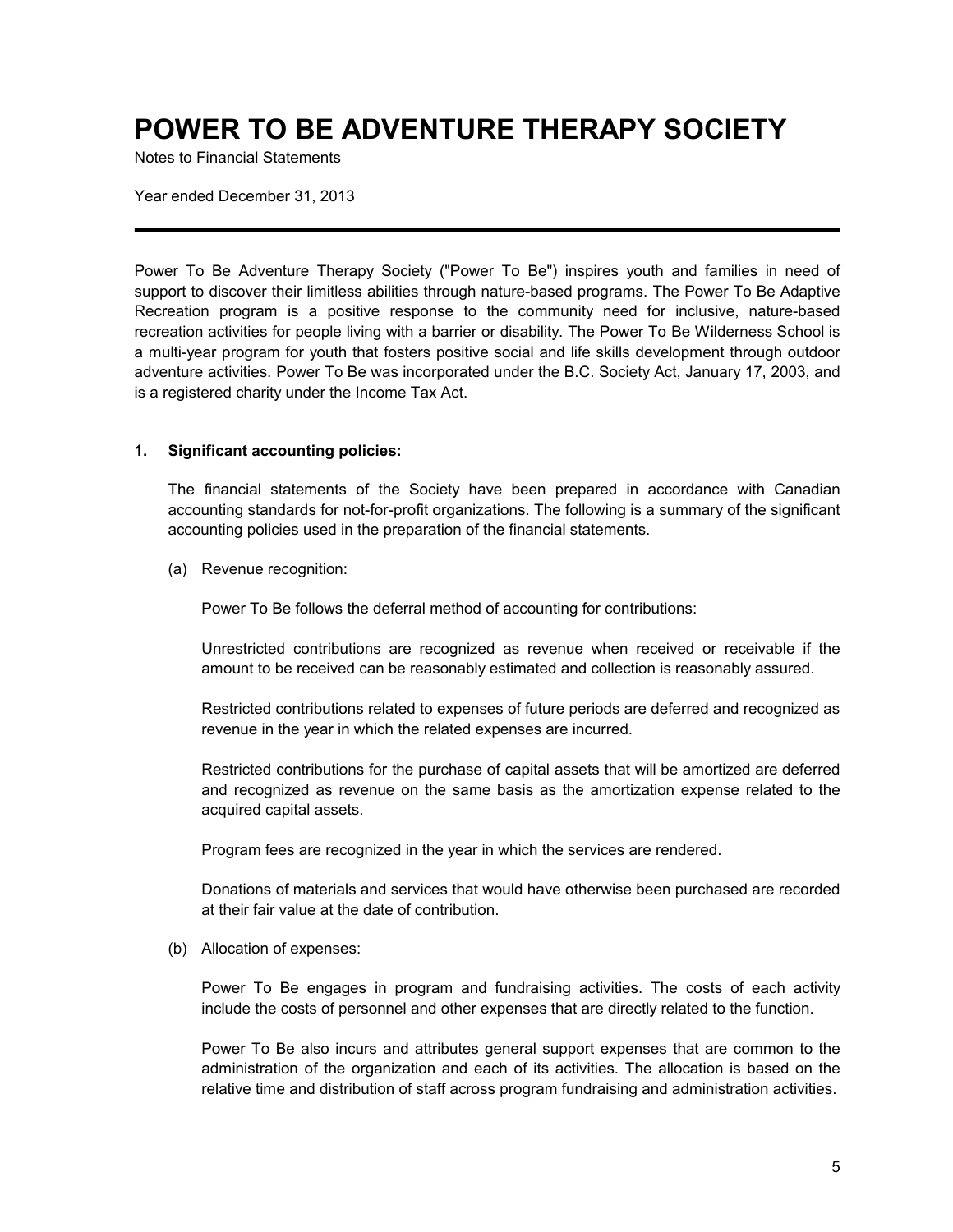Notes to Financial Statements (continued)

Year ended December 31, 2013

### **1. Significant accounting policies (continued):**

(c) Capital assets:

Purchased capital assets are recorded at cost. Contributed capital assets are recorded at fair value at the date of contribution. Amortization is provided on a declining basis over the assets' estimated useful lives as follows:

| Asset                  | Rate |
|------------------------|------|
|                        |      |
| <b>Boat</b>            | 20%  |
| Computer equipment     | 30%  |
| Furniture and fixtures | 20%  |
| Outdoor equipment      | 20%  |
| Shed                   | 10%  |
| Vehicles               | 20%  |

When a capital asset no longer has any long-term service potential to Power To Be, the excess of its net carrying amount over any residual value is recognized as an expense in the statement of operations.

(d) Pledges and contributed services:

Pledges from donors are recorded when payment is received by Power To Be or the transfer of property is completed.

Power to Be acknowledges the substantial and significant services provided by its many volunteers. Because of the difficulty in determining fair value, contributed services are not recognized in the financial statements.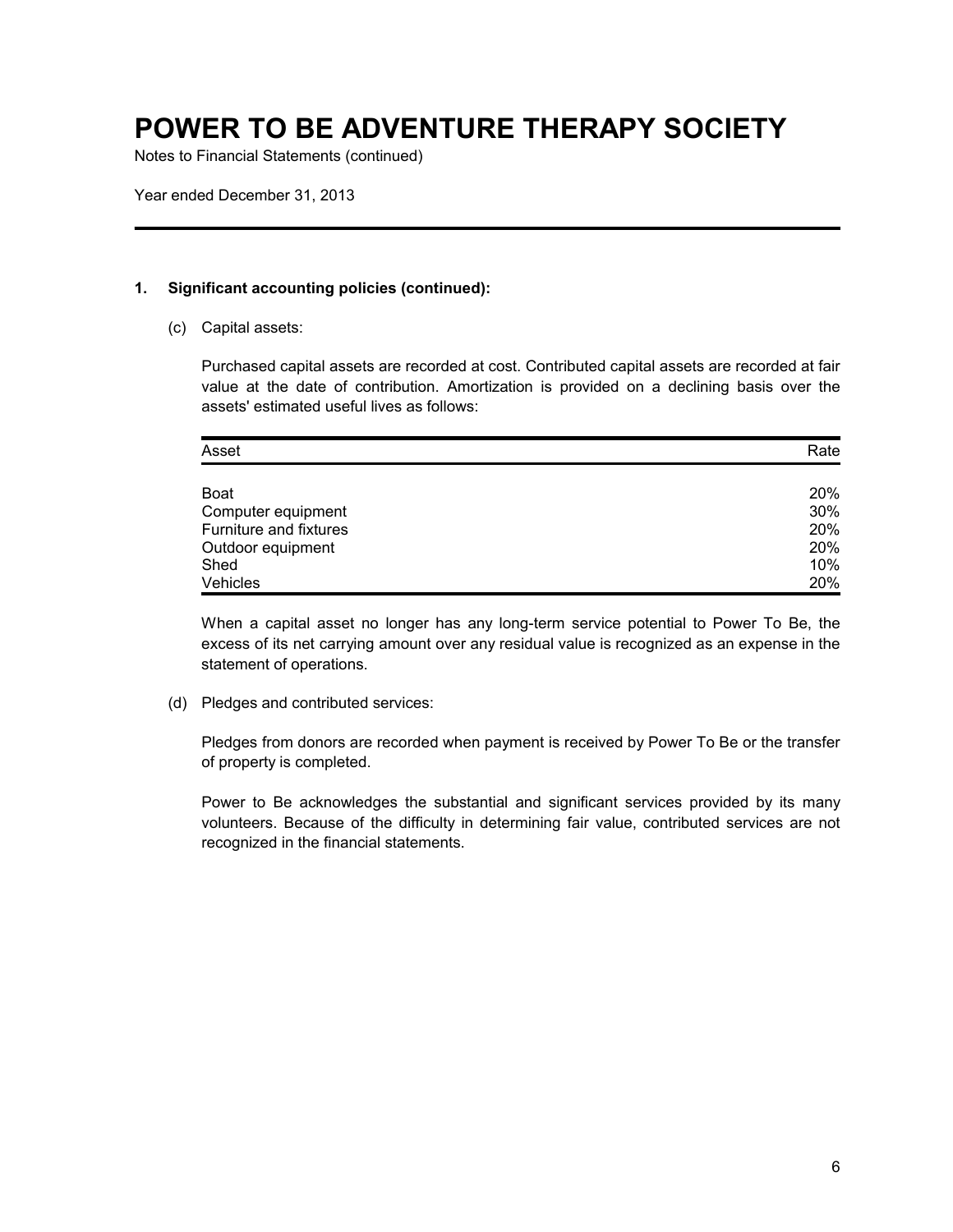Notes to Financial Statements (continued)

Year ended December 31, 2013

### **1. Significant accounting policies (continued):**

(e) Financial instruments:

Financial instruments are recorded at fair value on initial recognition. Investments that are quoted in an active market are subsequently measured at fair value and all changes in the fair value are recognized in net income in the period incurred. All other financial instruments are subsequently recorded at cost or amortized cost, unless management has elected to carry the instruments at fair value. Power To Be has not elected to carry any such financial instruments at fair value.

Transaction costs incurred on the acquisition of financial instruments measured subsequently at fair value are expensed as incurred. All other financial instruments are adjusted by transaction costs incurred on acquisition and financing costs, which are amortized using the straight-line method.

Financial assets are assessed for impairment on an annual basis at the end of the fiscal year if there are indicators of impairment. If there is an indicator of impairment, Power To Be determines if there is a significant adverse change in the expected amount or timing of future cash flows from the financial asset. If there is a significant adverse change in the expected cash flows, the carrying value of the financial asset is reduced to the highest of the present value of the expected cash flows, the amount that could be realized from selling the financial asset or the amount Power To Be expects to realize by exercising its right to any collateral. If events and circumstances reverse in a future period, an impairment loss will be reversed to the extent of the improvement, not exceeding the initial carrying value.

(f) Use of estimates:

The preparation of financial statements requires management to make estimates and assumptions that affect the reported amounts of assets and liabilities and the disclosure of contingent assets and liabilities at the date of the financial statements and the reported amounts of revenues and expenses during the period. Actual results could differ from those estimates.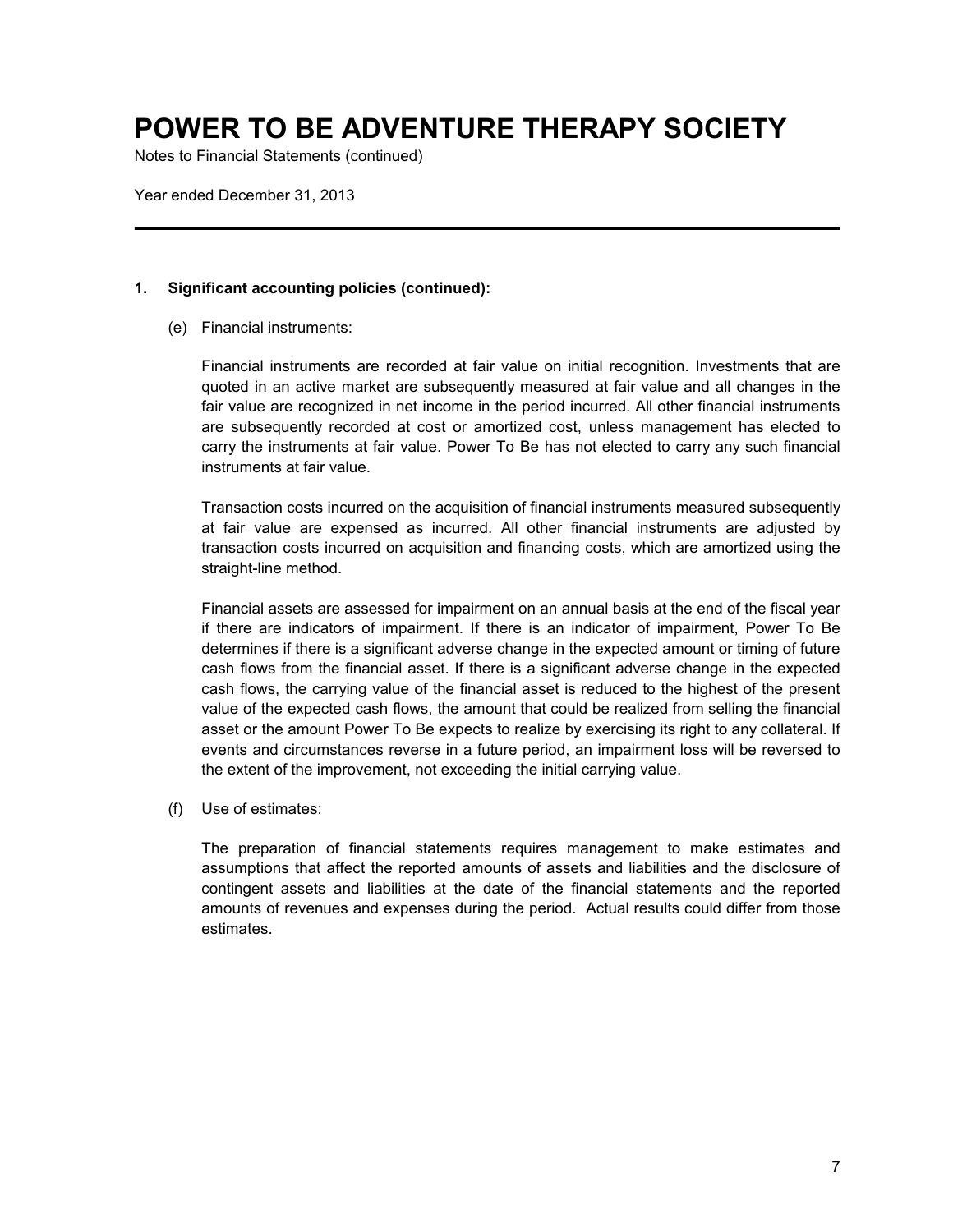Notes to Financial Statements (continued)

Year ended December 31, 2013

### **2. Investments:**

Investments are comprised of :

|    | 2013         |    | 2012         |
|----|--------------|----|--------------|
|    |              |    | (unaudited)  |
| \$ | 1,402<br>642 | \$ | 1,254<br>583 |
| S  | 2.044        | S  | 1,837        |
|    |              |    |              |

### **3. Capital assets:**

| December 31, 2013             | Cost          | Accumulated<br>amortization | Net book<br>value |
|-------------------------------|---------------|-----------------------------|-------------------|
|                               |               |                             |                   |
| <b>Boats</b>                  | \$<br>113,552 | \$<br>76,278                | \$<br>37,274      |
| Computer equipment            | 18,105        | 9,069                       | 9,036             |
| Furniture and fixtures        | 18,209        | 14,646                      | 3,563             |
| Outdoor equipment             | 75,100        | 39,655                      | 35,445            |
| Shed                          | 11,831        | 5,543                       | 6,288             |
| <b>Vehicles</b>               | 95,329        | 57,654                      | 37,675            |
|                               | \$<br>332,126 | \$<br>202,845               | \$<br>129,281     |
|                               |               |                             |                   |
|                               |               | Accumulated                 | Net book          |
| December 31, 2012 (unaudited) | Cost          | amortization                | value             |
| <b>Boats</b>                  | \$<br>98,842  | \$<br>66,959                | \$<br>31,883      |
| Computer equipment            | 22,114        | 14,162                      | 7,952             |
| Furniture and fixtures        | 18,854        | 14,673                      | 4,181             |
| Outdoor equipment             | 80,396        | 34,635                      | 45,761            |
| Shed                          | 11,830        | 4,844                       | 6,986             |
| <b>Vehicles</b>               | 95,329        | 48,234                      | 47,095            |
|                               | \$<br>327,365 | \$<br>183,507               | \$<br>143,858     |

### **4. Bank indebtedness:**

Power To Be has a business line of credit agreement, authorized amount of \$75,000, bearing interest at 2.0% over the bank prime rate and due on demand.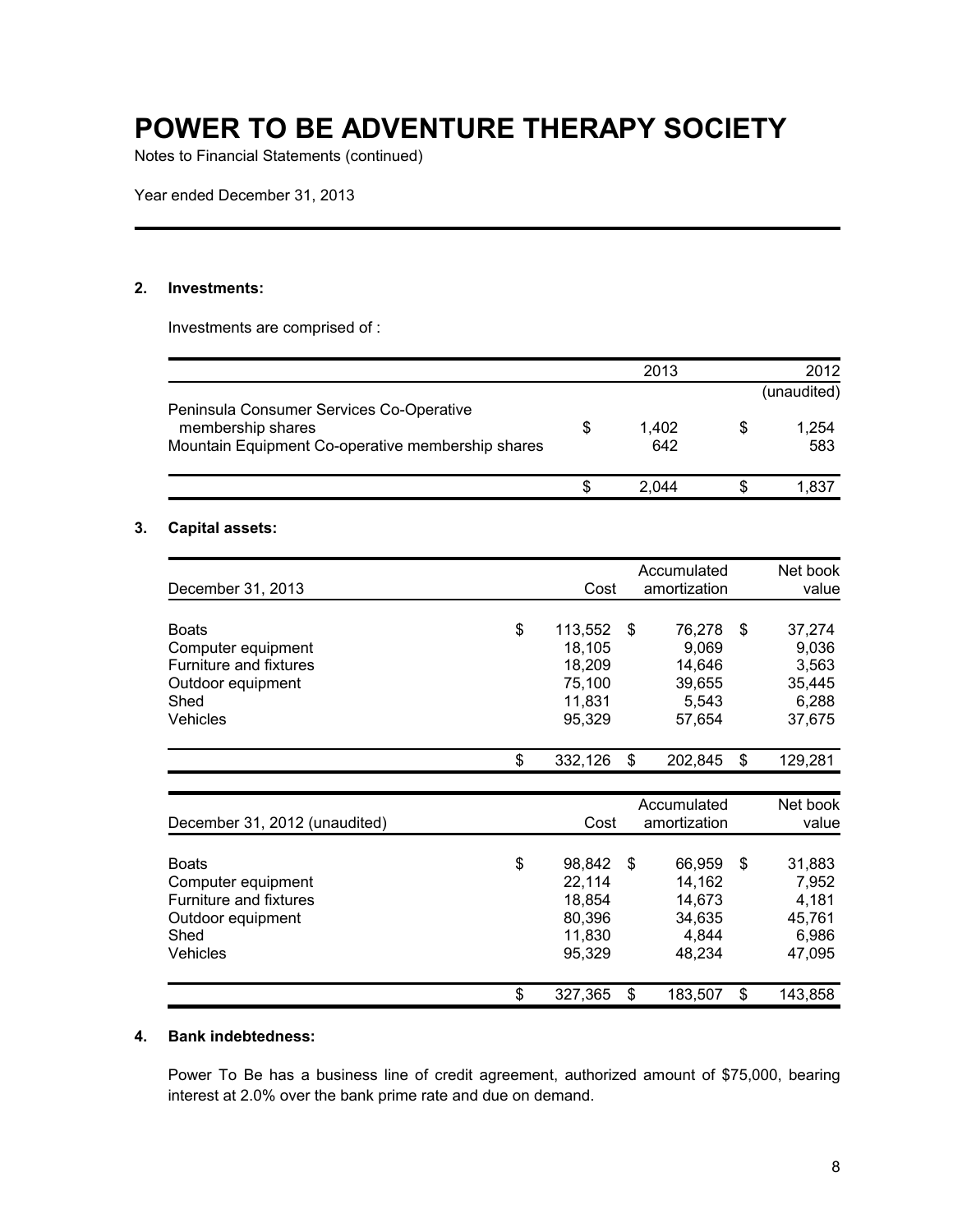Notes to Financial Statements (continued)

Year ended December 31, 2013

### **5. Deferred contributions related to operations:**

Deferred contributions related to operations represent unspent externally restricted resources received that will be expended in a subsequent year. Changes in the deferred contributions balance are as follows:

|    | 2013     |   | 2012        |
|----|----------|---|-------------|
|    |          |   | (unaudited) |
| \$ |          |   |             |
|    | (10,000) |   |             |
|    | (3, 120) |   |             |
|    | 17.500   |   | 23,120      |
| S  | 27,500   | S | 23,120      |
|    |          |   | $23,120$ \$ |

#### **6. Deferred contributions related to capital assets:**

Deferred contributions related to capital assets represent externally restricted contributions for acquisition of tangible capital assets that will be recognized as revenue in future periods over the remaining useful life of the assets. Changes in the deferred contributions balance for the year are as follows:

|                                                                                                                                |    | 2013             |      | 2012            |
|--------------------------------------------------------------------------------------------------------------------------------|----|------------------|------|-----------------|
|                                                                                                                                |    |                  |      | (unaudited)     |
| Balance, beginning of year<br>Current year contributions received<br>Amount transferred from deferred contributions related to | \$ | 38,182<br>11.000 | - \$ | 38,854<br>8,873 |
| operations                                                                                                                     |    | 3.120            |      |                 |
| Amounts amortized to revenue                                                                                                   |    | (10, 460)        |      | (9, 545)        |
| Balance, end of year                                                                                                           | S  | 41.842           | S    | 38,182          |

#### **7. Internally restricted net assets:**

Power To Be's Board of Directors have internally restricted \$157,409 (2012 - \$155,000) of unrestricted net assets to be held for the purpose of providing an operating reserve. Interest earned on internally restricted assets is restricted for the same purpose and added to the reserve as earned. This internally restricted amount is not available for other purposes without approval of the Board of Directors.